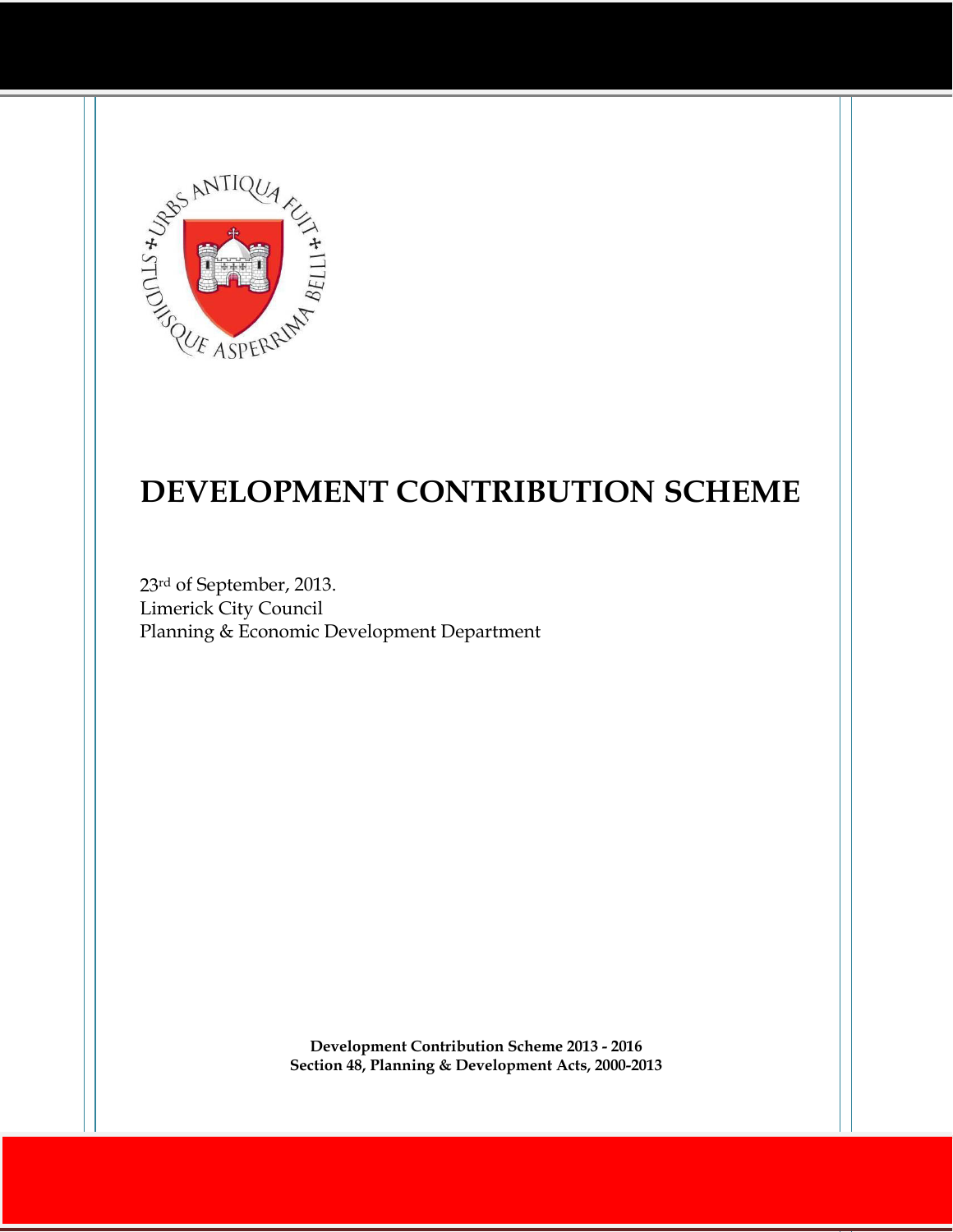### **Development Contribution Scheme 2013 - 2016**

### **Section 48, Planning & Development Acts, 2000-2013**

### **1.0 INTRODUCTION**

Sub-section (1) of Section 48 of the Planning and Development Act, 2000-2013 ('The Act') enables a planning authority, when granting a planning permission under Section 34 of the Act, to include conditions for requiring the payment of a contribution in respect of public infrastructure and facilities benefiting development in the area of the planning authority, and that is provided, or that it is intended will be provided, by or on behalf of a local authority (regardless of other sources of funding for the infrastructure and facilities).

(a) Subsection (2) of Section 48 of the Act requires that the basis for the determination of a contribution under subsection (1) shall be set out in a development contribution scheme made under this section.

(b) A scheme may make provision for payment of different contributions in respect of different classes or descriptions of development.

Subsection (3)(a) of Section 48 specifies that a scheme shall state the basis for determining the contributions to be paid in respect of public infrastructure and facilities, in accordance with the terms of the scheme.

Subsection (3)(b) In stating the basis for determining the contributions to be paid, the scheme must indicate the contribution to be paid in respect of the different classes of public infrastructure and facilities which are provided or to be provided by any local authority and the planning authority shall have regard to the actual estimated cost of providing the classes of public infrastructure and facilities, except that any benefit which accrues in respect of existing development may not be included in any such determination.

Subsection (3)(c) A scheme may allow for the payment of a reduced contribution or no contribution in certain circumstances, in accordance with the provision of the scheme.

Subsection (15)(a) specifies that a planning authority may facilitate the phased payment of contributions under Section 48 of the Planning and Development Acts, 2000-2013 and may require the giving of security to ensure payment of contributions.

#### **1.1 DEFINITIONS**

Section 48 of the Planning and Development Acts, 2000-2013, gives the following meaning to 'public infrastructure and facilities':

- (a) the acquisition of land,
- (b) the provision of open spaces, recreational and community facilities and amenities and landscaping works,
- (c) the provision of roads, car parks, car parking places, sewers, waste water and water treatment facilities, service connections, watermains and flood relief work,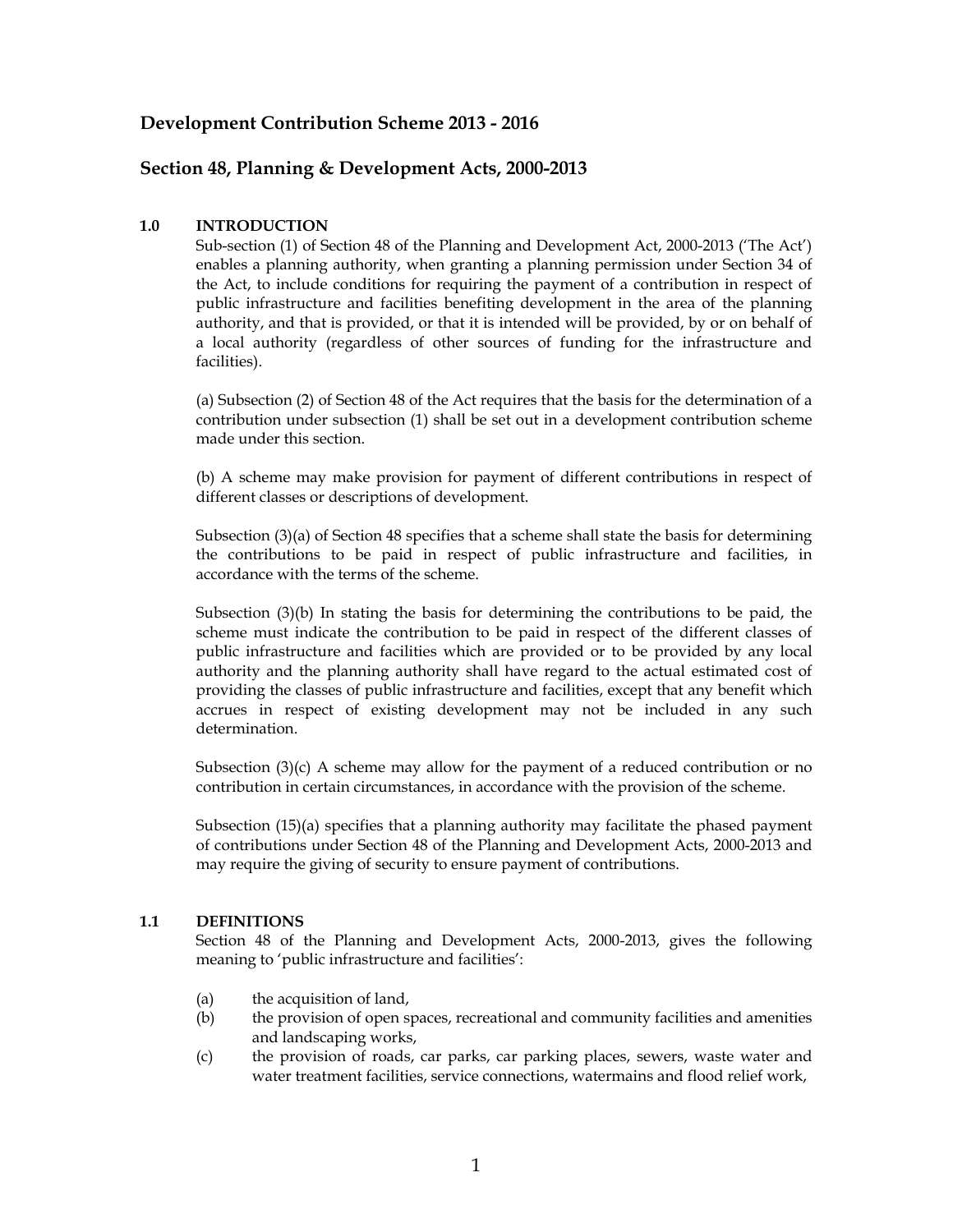- (d) the provision of bus corridors and lanes, bus interchange facilities (including car parks for these facilities) infrastructure to facilitate public transport, cycle and pedestrian facilities, and traffic calming measures,
- (e) the refurbishment, upgrading, enlargement or replacement of roads, car parks, car parking places, sewers, waste water and water treatment facilities, service connections or watermains,
- (f) the provision of high-capacity telecommunications infrastructure, such as broadband,
- (g) the provision of school sites, and
- (h) any matters ancillary to paragraphs (a) to  $(g)$ .

'Scheme' means a development contribution scheme made under Section 48 of the Act.

The methodology for preparing a development contribution scheme is set out in *Development Contributions Guidelines for Planning Authority, January 2013*.

### **1.2 BASIS FOR DETERMINATION OF CONTRIBUTION**

The basis for determination of a contribution under the Limerick City Council Development Contribution Scheme 2013 - 2016 ('the Scheme') is as follows:

- (a) The amount of the costs which are attributable, in the years to 2015, to the four classes of public infrastructure and facilities (listed in Table A of Appendix 1 which is annexed to this Scheme).
- (b) The aggregated floor areas in square metres of projected development, in the years to 2015, in each of the classes or descriptions of development, namely, residential class and industrial/commercial class. (c) The development contributions payable per square metre of residential development, and of industrial/commercial development were determined upon consideration of a number of factors including:
	- o Eligible costs of projects
	- o Expected quantum of development
	- o The level of existing contribution rates

### **1.3 DEVELOPMENT CONTRIBUTION SCHEME**

This Limerick City Council Development Contribution Scheme 2013 - 2016 ('the Scheme') is made under Section 48 of the Planning and Development Acts, 2000-2013 ('the Act'). Under the Scheme, Limerick City Council will, when granting a planning permission under Section 34 of the Act, include conditions for requiring the payment of a contribution (the amount of which is indicated below under the heading 'Level of Contribution') in respect of public infrastructure and facilities benefiting development in Limerick City and that is provided, or that it is intended will be provided, by or on behalf of Limerick City Council (regardless of other sources of funding for the infrastructure and facilities).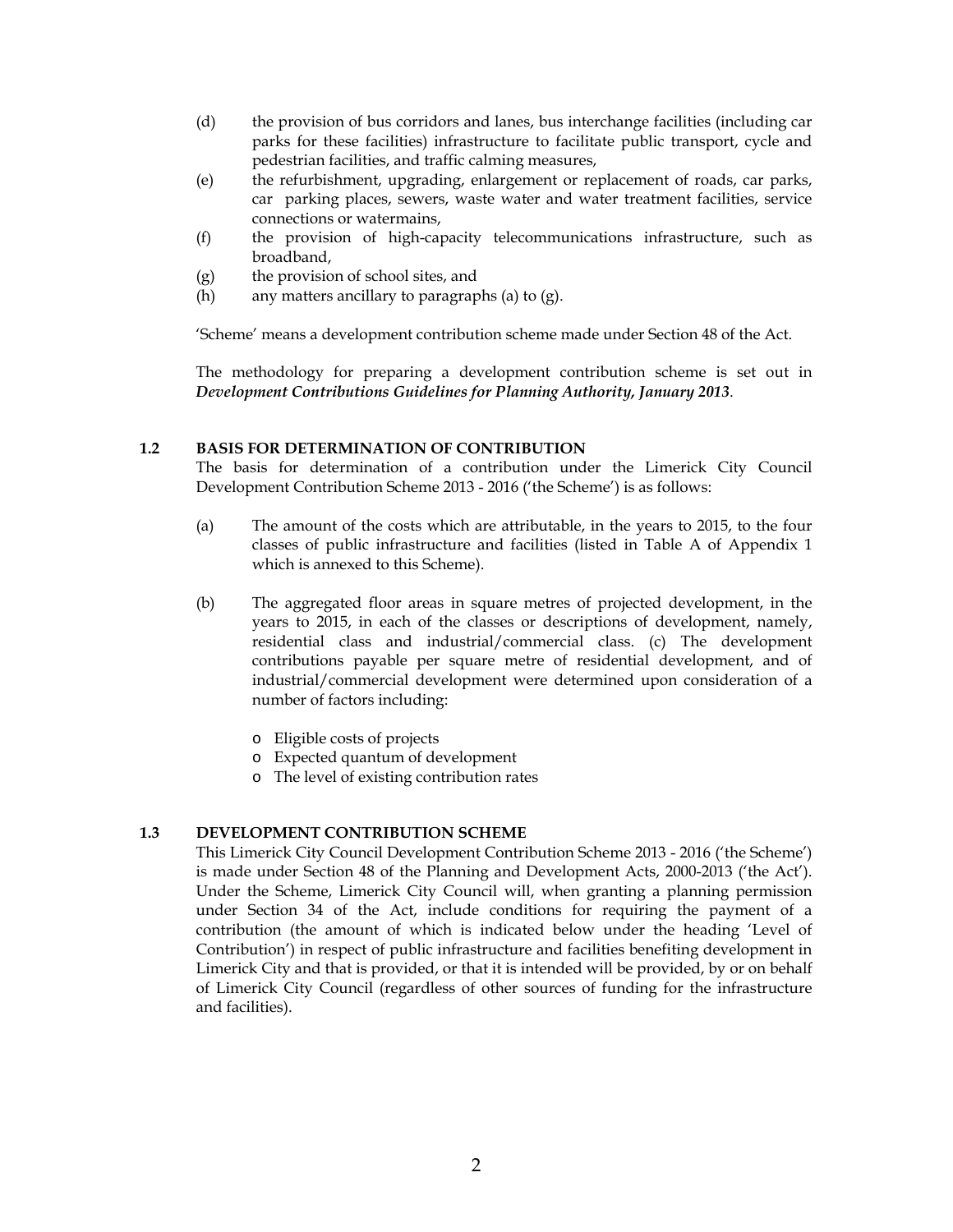### **1.4 LEVEL OF CONTRIBUTION**

Under the Scheme, the contributions to be paid (except where an Exemption or Reduction applies, see Article 10 below) in respect of the different classes of public infrastructure and facilities are as follows:-

#### **(a) Residential Development**

The proposed contribution rates for residential development are set out in the following table:

| <b>TABLE 1:</b> |              |  |  | Proposed contribution rates for residential development (including |  |
|-----------------|--------------|--|--|--------------------------------------------------------------------|--|
|                 | apartments): |  |  |                                                                    |  |

| Location           | <b>Residential</b><br>Development Up To<br>120m <sup>2</sup> per unit | <b>Residential</b><br>Development 120m <sup>2</sup><br>To 150m <sup>2</sup> per unit | Additional Floor Area Per<br>$m2$ per unit |
|--------------------|-----------------------------------------------------------------------|--------------------------------------------------------------------------------------|--------------------------------------------|
| <b>City Centre</b> | €1,500                                                                | €2,812.50                                                                            | €28.05                                     |
| Regeneration       | €500                                                                  | €937.50                                                                              | €9.35                                      |
| Other              | €2,000                                                                | €3,750                                                                               | €37.50                                     |
| Agriculture        | €4.000                                                                | €7,500                                                                               | €75                                        |

- 1. The first 40sq metres of extensions to a residential development will be exempt from payment of the contribution (subsequent extensions or extensions over and above 40square metres to be charged at the residential rate per square metre).
- 2. Residential developments that propose a BER rating in excess of A2 shall receive an additional discount of 10%. This shall be allowed following certification of the completed dwelling and wil be deducted from the final phase payment.
- 3. Where an existing dwelling is proposed to be demolished and replaced with a new dwelling an offset of 100% of the floor area of the dwelling to be demolished shall be applied to the contribution and no additional contribution in respect of public open space shall be levied.
- 4. Works to a protected structure shall receive an additional discount of 50%.

**Apartments shall be charged a per unit fee in accordance with the above rates. The conversion of building to residential use will be charged at the differential rate between the existing and proposed use.** 

**The Limerick City Development Plan provides the discretion to the Council to determine a financial contribution in lieu of all or part of the open space requirement for a residential development. The contribution in lieu of open space will be levied at the following rate:** 

- o **€50,000 per acre to purchase land**
- o **€50,000 per acre for development costs**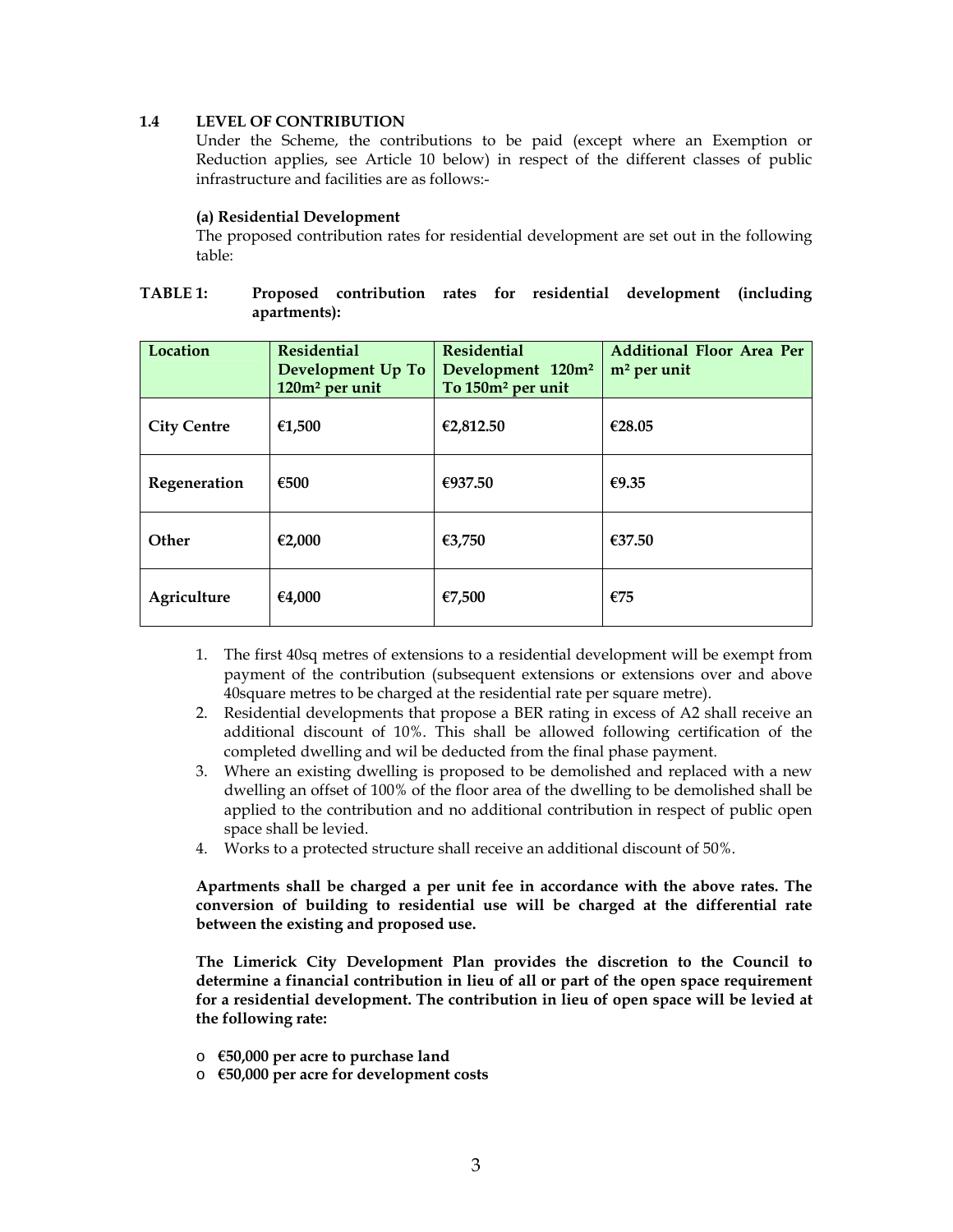### **Applications for retention will be charged at the full rate as outlined in Appendix 4.**

#### **(b) Commercial Development**

The proposed contribution rates for commercial development are set out in the following table:

| Location       | Industrial | Warehousing | Retail<br>Warehousing | Retail/<br>Restaurants/<br><b>Takeaways</b><br><b>Other</b><br>$\&$<br><b>Commercial</b><br><b>Not Included</b><br>In An Other<br><b>Class</b> | Office/<br><b>Medical</b><br><b>Surgery</b> | Hotel/<br><b>Nursing</b><br>Homes/<br>Guest<br>Houses/<br>Gyms/<br><b>Schools</b> |
|----------------|------------|-------------|-----------------------|------------------------------------------------------------------------------------------------------------------------------------------------|---------------------------------------------|-----------------------------------------------------------------------------------|
| City<br>Centre | €37.50     | €30         | €60                   | €75                                                                                                                                            | E75                                         | €37.50                                                                            |
| Regen          | €12.50     | €10         | E20                   | €25                                                                                                                                            | €25                                         | €12.50                                                                            |
| Remainder      | €50        | €40         | €80                   | €100                                                                                                                                           | €100                                        | €50                                                                               |

#### **TABLE 2: Proposed contribution rates for commercial development per m²**

- 1. Open storage/Hard surface commercial space development, other than car parking shall be liable for development contribution at one third of the relevant rate.
- 2. Development consisting of the change of use of premises will be charged at the differential rate between the existing use and proposed use.
- 3. Works to a protected structure shall receive an additional discount of 50%.
- 4. Where an existing building is proposed to be demolished and replaced with a new building an offset of 100% of the floor area of the building to be demolished shall be applied to the contribution.
- 5. Bus Shelters shall be charged  $\epsilon$ 2,000.
- 6. Advertising structures which are not related to the premises that they are attached to will be charged €5,000 irrespective of location.
- 7. Substations / Switch Rooms will be charged  $\epsilon$ 2,000.

#### **Applications for retention will be charged at the full rate as outlined in Appendix 4.**

**The Limerick City Development Plan provides the discretion to the Council to determine a financial contribution in lieu of car parking for a particular development. The contribution will be levied at the rate of €1,500 per space.** 

**Note 1:** These rates of contribution shall be updated effective from 1st January each year during the life of the Scheme in accordance with the Wholesale Price Index (Building and Construction Materials) (See Article 12 of the Scheme below). The above rates are effective from the adoption of the scheme.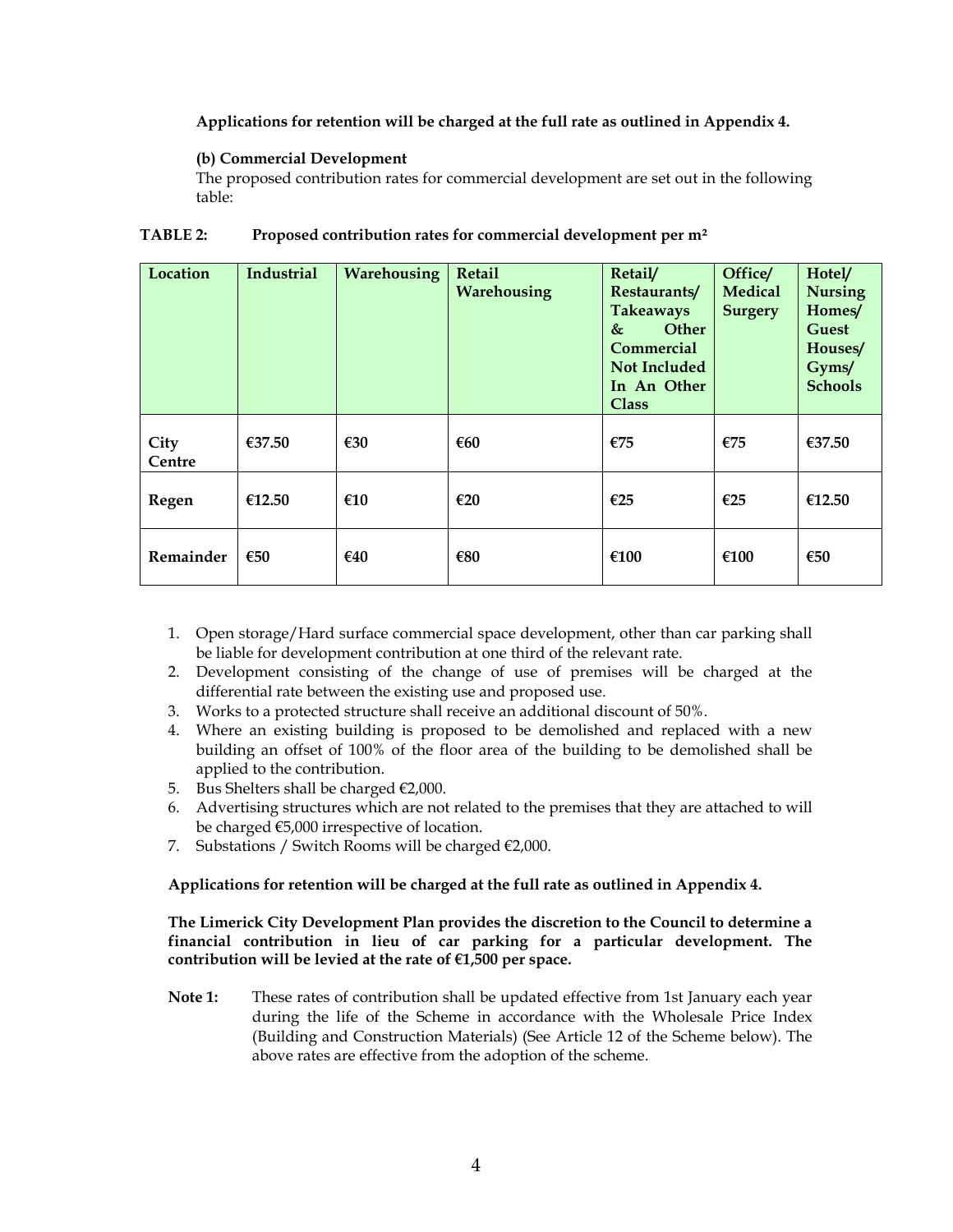- **Note 2:** The floor area of proposed development shall be calculated as the gross floor area. This means the area ascertained by the internal measurement of the floor space on each floor of a building (including internal walls and partitions) including mezzanine floors. In the case of multi-unit residential buildings, the total floor area will be included excluding ancillary car parking as outlined below
- **Note 3:** New extensions to existing developments will be charged at the above rates also.

#### **Note 4:** In the case of temporary permissions the rates of contribution will be as follows:

- o 33% of the normal rate for permissions up to 3 years
- o 50% of the normal rate for permissions up to 5 years
- o 66% of the normal rate for permissions up to 10 years

### **1.5 EXEMPTIONS**

The following categories of development will be exempted from the requirement to pay development contributions under the Scheme:

- (i) Development by charities for non-profitable development
- (ii) Social and Affordable housing units, including those which are provided in accordance with an agreement made under Part V of the Act (as amended under the Planning & Development (Amendment) Act, 2002) or which are provided by a voluntary or co-operative housing body, which is recognised as such by the Council
- (iii) Ancillary surface car parking
- (iv) Ancillary non-surface residential car-parking is exempt
- (v) Ancillary non-surface non-residential car parking to be reduced by 50%
- (vi) Non-fee paying primary schools and secondary schools
- (vii) Development by voluntary not for profit clubs, non-statutory groups/organisations for non-commercial community related developments
- (viii) The non-built elements of recreational facilities (e.g. playing pitches, golf courses)
- (ix) Entrance gates/Railings/Fencing etc
- (x) Elevational Alterations
- (xi) Internal layout change Where no additional floor area is created or there is no change of use
- (xii) Power lines
- (xiii) Broadband and mobile telephone infrastructure.
- (xiv) Sewer/Drainage/Road Construction/Provision of infrastructural facilities shall not be charged
- (xv) Developments grant aided by IDA/Enterprise Ireland or Limerick Enterprise Board will be exempt for all contributions

#### **1.6 PAYMENT OF CONTRIBUTION**

Conditions requiring payment of the contributions provided for in the Scheme will be imposed in all decisions to grant planning permissions made following the making of the Scheme by the Council. The operative date of the scheme is from  $23<sup>rd</sup>$  of September, 2013.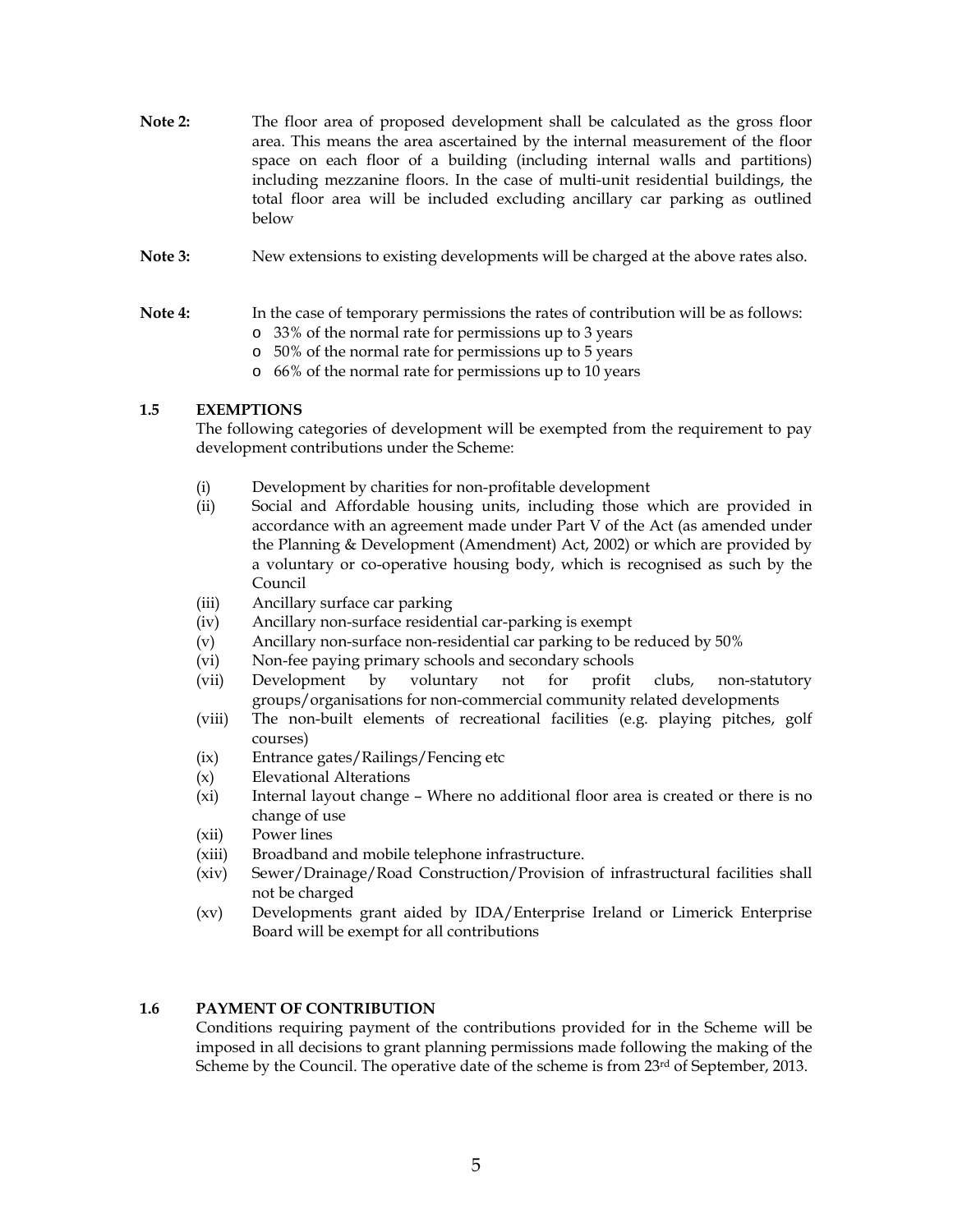The contributions under the Scheme shall be payable prior to commencement of development or as otherwise agreed by the Council. Contributions shall be payable at the index adjusted rate pertaining to the year in which implementation of the planning permission is commenced. Outstanding balances may be subject interest charges.

The Council may facilitate the phased payment of contributions payable under the Scheme, and the Council may require the giving of security to ensure payment of contributions.

### **1.7 APPEAL TO AN BORD PLEANÁLA**

An appeal may be brought to the Board where the applicant for planning permission under Section 34 of the Act considers that the terms of the Scheme have not been properly applied in respect of any conditions laid down by the Council.

### **1.8 REVIEW OF SCHEME**

The Scheme may be reviewed from time to time by the Council having regard to circumstances prevailing at the time. After a review of the Scheme, a new Scheme may be made.

### **1.9 SPECIAL DEVELOPMENT CONTRIBUTIONS**

A special development contribution may be imposed under Section 48 of the Act where exceptional costs not covered by the *Limerick City Council Development Contribution Scheme 2013 - 2016* are incurred by the Council in the provision of a specific public infrastructure or facility. (The particular works will be specified in the planning conditions when special development contributions are levied). Only developments that will benefit from the public infrastructure or facility in question will be liable to pay the special development contribution. Conditions imposing special contributions may be appealed to An Bord Pleanála.

**This Scheme is effective in respect of permissions granted from the date of the adoption of the proposed scheme – 23rd of September, 2013.**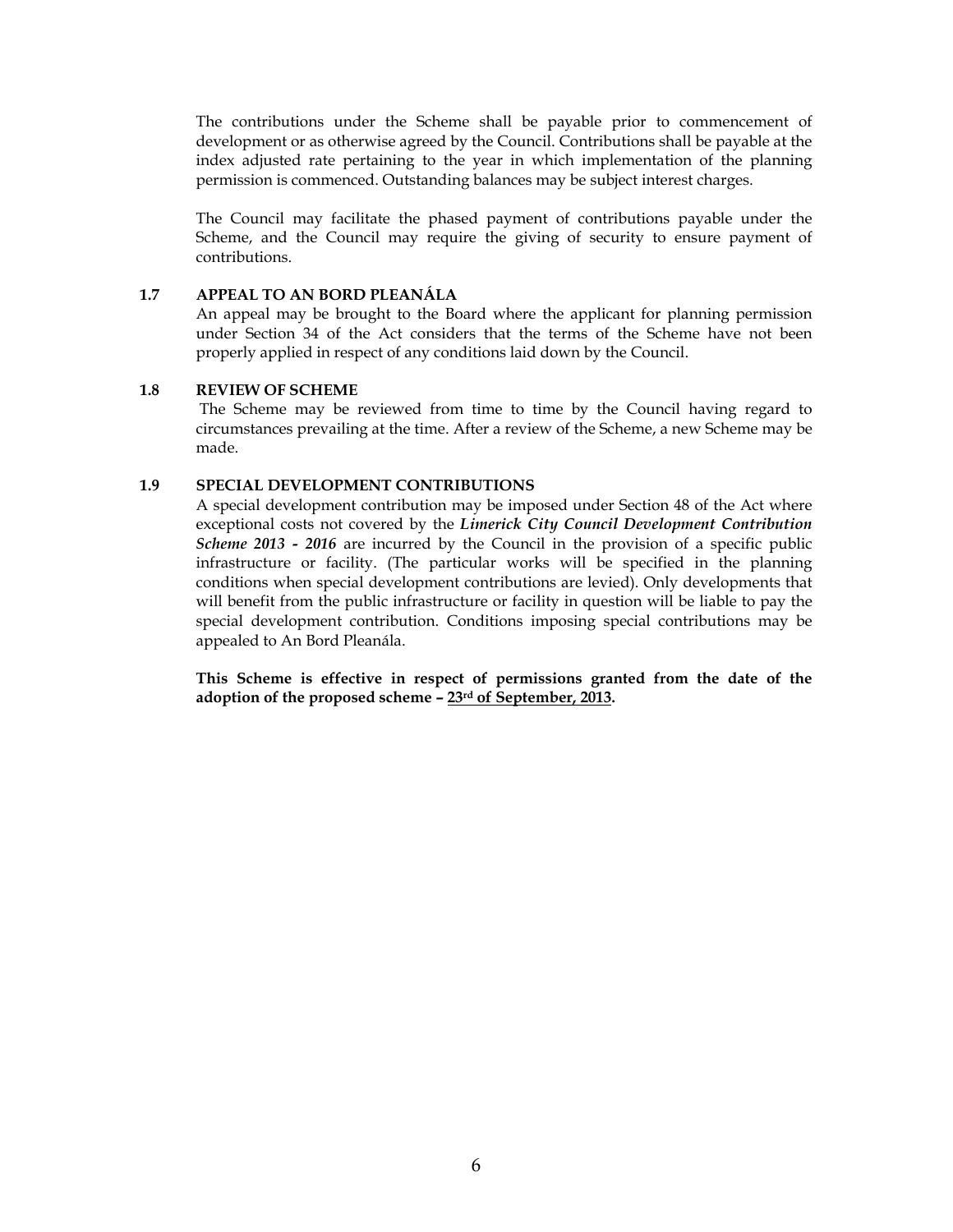### **REVIEW OF CURRENT SCHEME**

The existing development contribution scheme dates from 2004 and therefore does not reflect the current economic situation. Furthermore, it does not reflect the emphasis placed on economic development and employment creation as outlined in the *Development Contributions Guidelines for Planning Authority, January 2013*. The following general issues have also been identified as an issue that should be addressed in the new scheme:

- o Did not differentiate between different types of development retail, office, warehousing, factory, were all viewed as the same.
- o In the case of demolitions no allowance was made for the existing building.
- o Charged for signage.
- o Charged for change of use subsequent to a premises being developed though the property was never occupied. In general the change of use charge was deemed excessive.
- o Did not incentivise the city centre.
- o Apartments were charged at a commercial rate.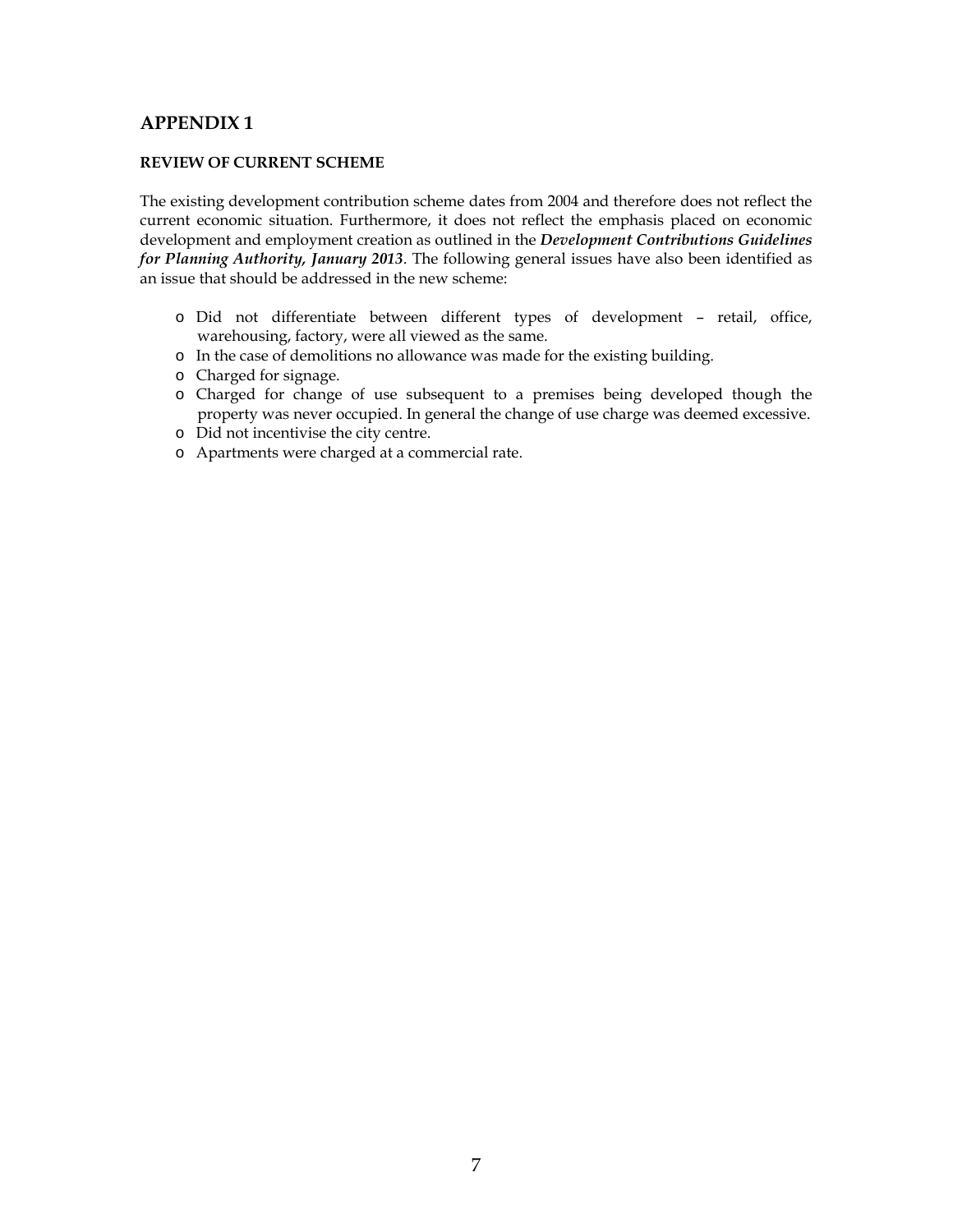### **EXPECTED LEVELS OF DEVELOPMENT**

The Limerick City Development Plan, 2010-2016, estimates the projected number of dwelling units required to 2016 as 9,149. For the period of the contribution scheme this equates to 4,575 units.

The level of commercial development to support this scheme is estimated to be approximately 90,000m². This development will take the form, of both new and change of use developments. This equates to 20m² per dwelling. The majority of this is expected to consist of office/retail development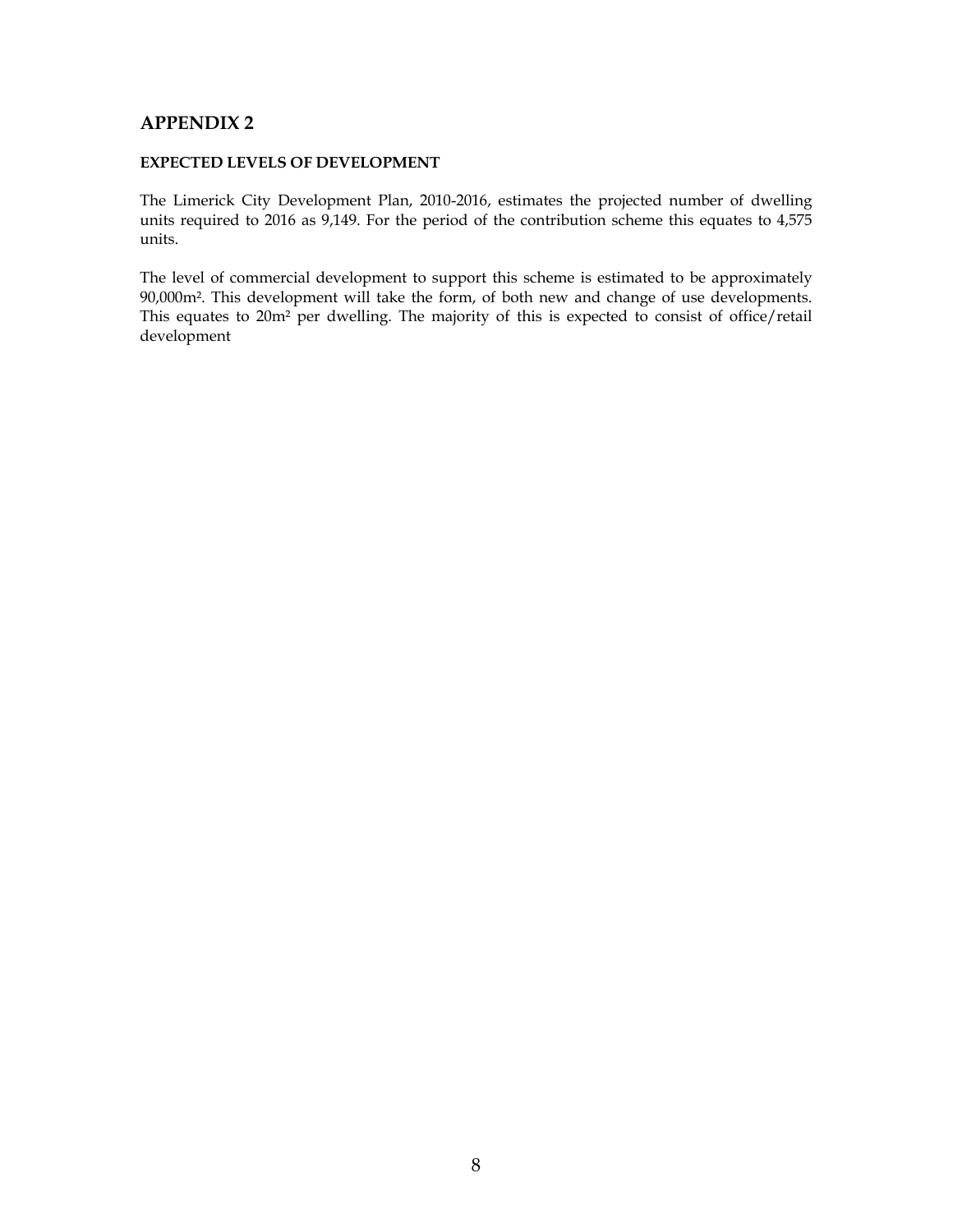### **ELIGIBLE EXPENDITURE AND ALLOCATION OF COSTS**

Limerick City Council adopted a capital programme for the period 2012 -2015 in March 2012. The programme proposed €219 million of capital works. In accordance with the provisions of the Planning and Development Acts, 2000-2013, the eligible expenditure is set out in Table 3 below.

### **HOUSING/REGENERATION**

| Description                 | 2012           | 2013          | 2014          | <b>TOTAL</b>   |
|-----------------------------|----------------|---------------|---------------|----------------|
| <b>House/Site Purchases</b> | €12,000,000    | €9,000,000    | €7,000,000    | €28,000,000    |
| <b>TOTAL</b>                | €12,000,000.00 | €9,000,000.00 | €7,000,000.00 | €28,000,000.00 |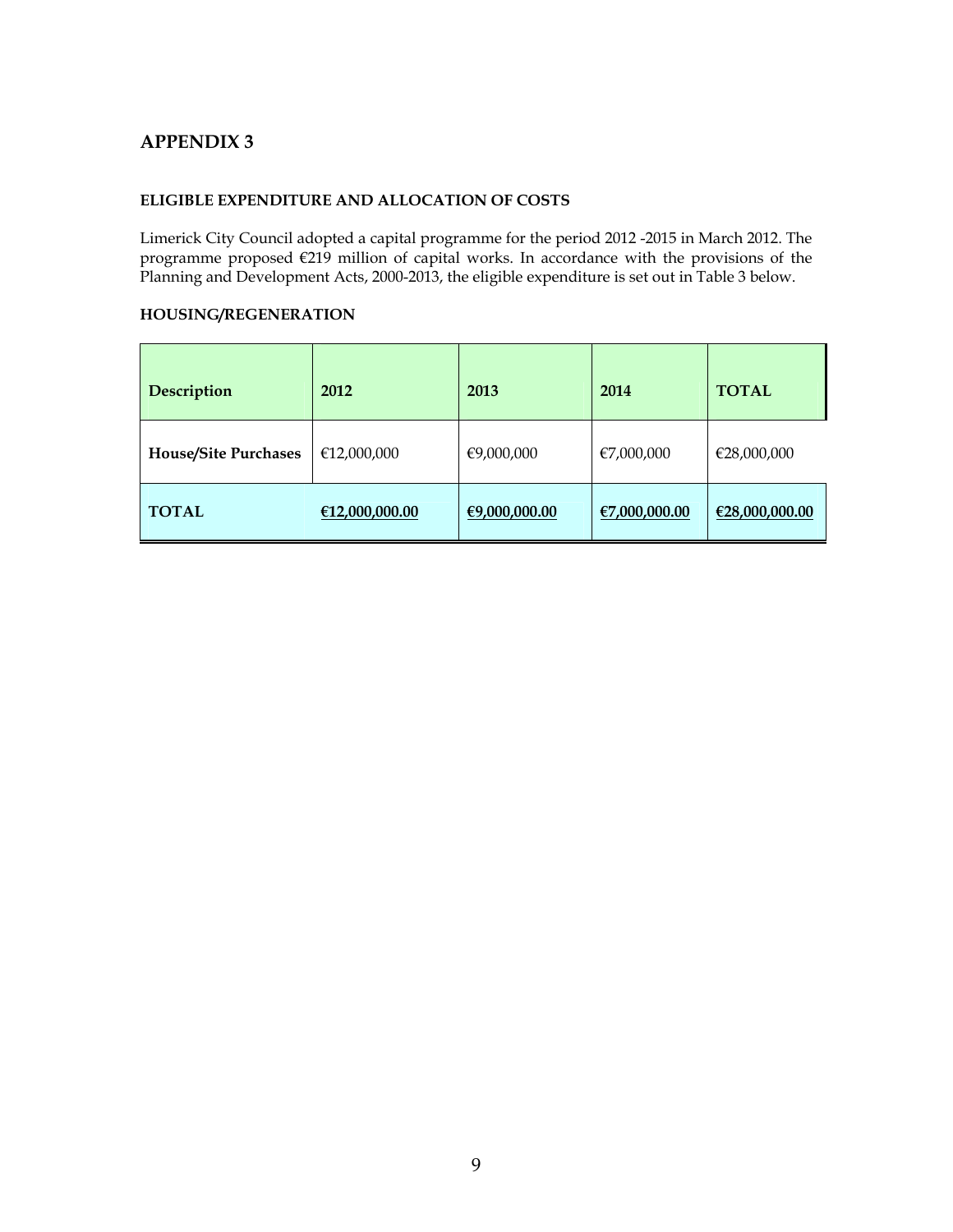### **TRANSPORT**

| Description                                         | 2012           | 2013           | 2014           | <b>TOTAL</b>   |
|-----------------------------------------------------|----------------|----------------|----------------|----------------|
| <b>ROAD DESIGN &amp;</b><br><b>CONSTRUCTION</b>     |                |                |                |                |
| Coonagh-Knocklasheen<br>Distributor                 | €3,000,000     | €24,000,000    | €16,100,000    | €43,100,000.00 |
| Childers Road Upgrade                               | €250,000       | €3,500,000     | €4,600,000     | €8,350,000.00  |
| <b>Green Routes</b>                                 | €2,000,000     | €2,000,000     | €2,000,000     | €6,000,000.00  |
| <b>CITY CENTRE</b><br><b>PEDESTRIANISATION</b>      |                |                |                |                |
| William St/Sarsfield St                             | €1,000,000     |                |                | €1,000,000.00  |
| O'Connell<br>St<br>detailed<br>design               | €500,000       |                |                | €500,000.00    |
| O'Connell St<br>Pedestrianisation Works             |                | €3,000,000     | €3,000,000     | €6,000,000.00  |
| John's Square Public Realm<br>Works                 | €500,000       |                |                | €500,000.00    |
| Orbital Route Works                                 | €1,000,000     | €1,000,000     | €500,000       | €2,500,000.00  |
| Harvey's/Howley's/Bishops<br>Quay Improvement Works | €3,000,000     | €1,800,000     |                | €4,800,000.00  |
| <b>The</b><br>Medieval<br>Quarter/Nicholas Street   | €400,000       | €4,000,000     | €1,600,000     | €6,000,000.00  |
| <b>OTHER</b>                                        |                |                |                |                |
| <b>MWASP</b>                                        | €150,000       |                |                | €150,000.00    |
| Smarter Travel                                      | €400,000       | €400,000       |                | €800,000.00    |
| <b>TOTAL</b>                                        | €12,200,000.00 | €39,700,000.00 | €27,800,000.00 | €79,700,000.00 |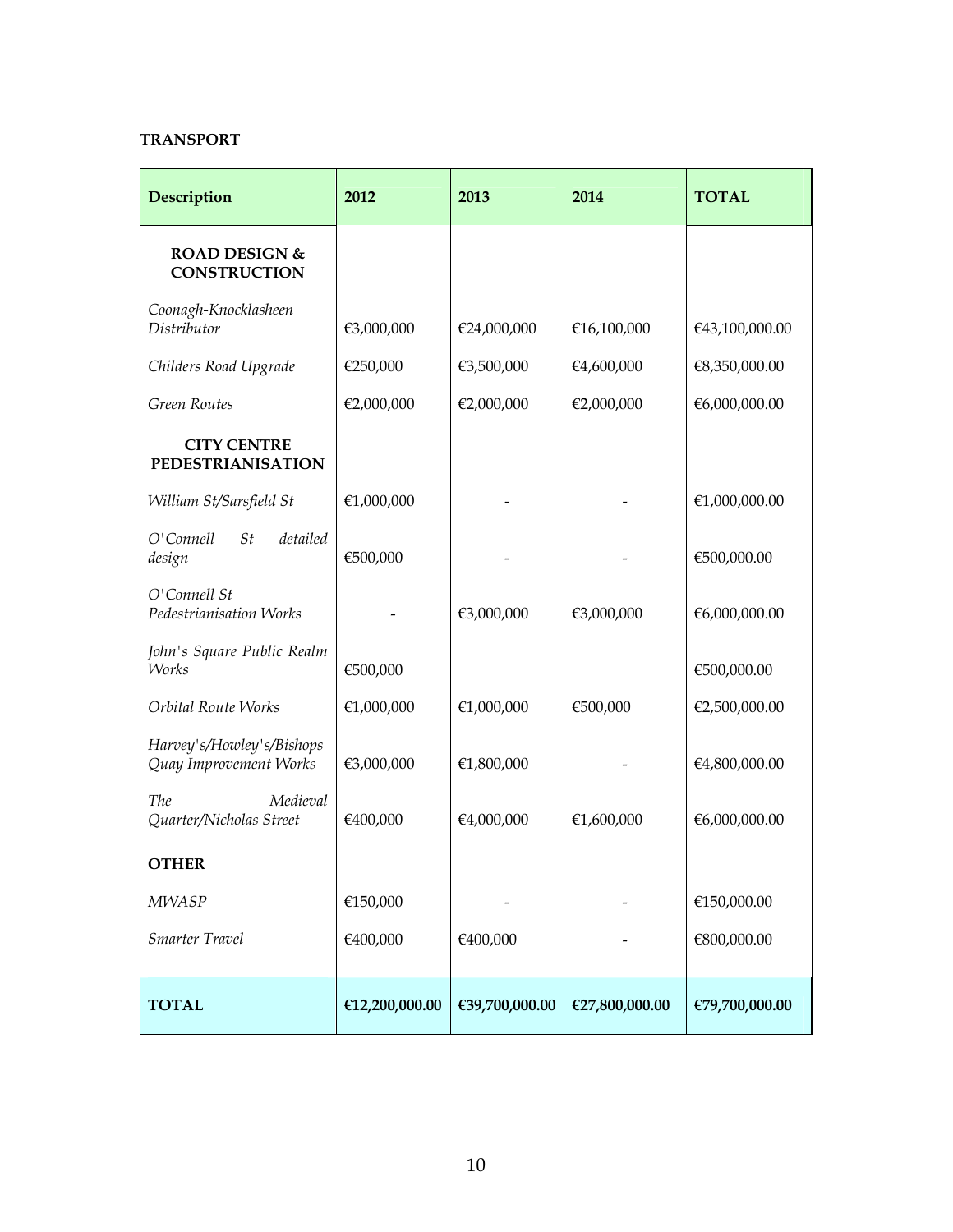# **WATER SERVICES**

| Description                        | 2012          | 2013          | 2014          | <b>TOTAL</b>   |
|------------------------------------|---------------|---------------|---------------|----------------|
| <b>WATER NETWORK MANAGEMENT</b>    |               |               |               |                |
| Trunk Main Dock Road to Ennis Road | €300,000      |               |               | €300,000.00    |
| Trunk Main Commissioning           | €1,000,000    |               |               | €1,000,000.00  |
| Clareville WTP                     | €300,000      |               |               | €300,000.00    |
| Mains Rehabilitation               | €2,500,000    | €2,500,000    | €1,000,000    | €6,000,000.00  |
| <b>WATER CONSERVATION</b>          |               |               |               |                |
| <b>Water Conservation Projects</b> | €1,000,000    | €3,000,000    |               | €4,000,000.00  |
| <b>TOTAL</b>                       | €5,100,000.00 | €5,500,000.00 | €1,000,000.00 | €11,600,000.00 |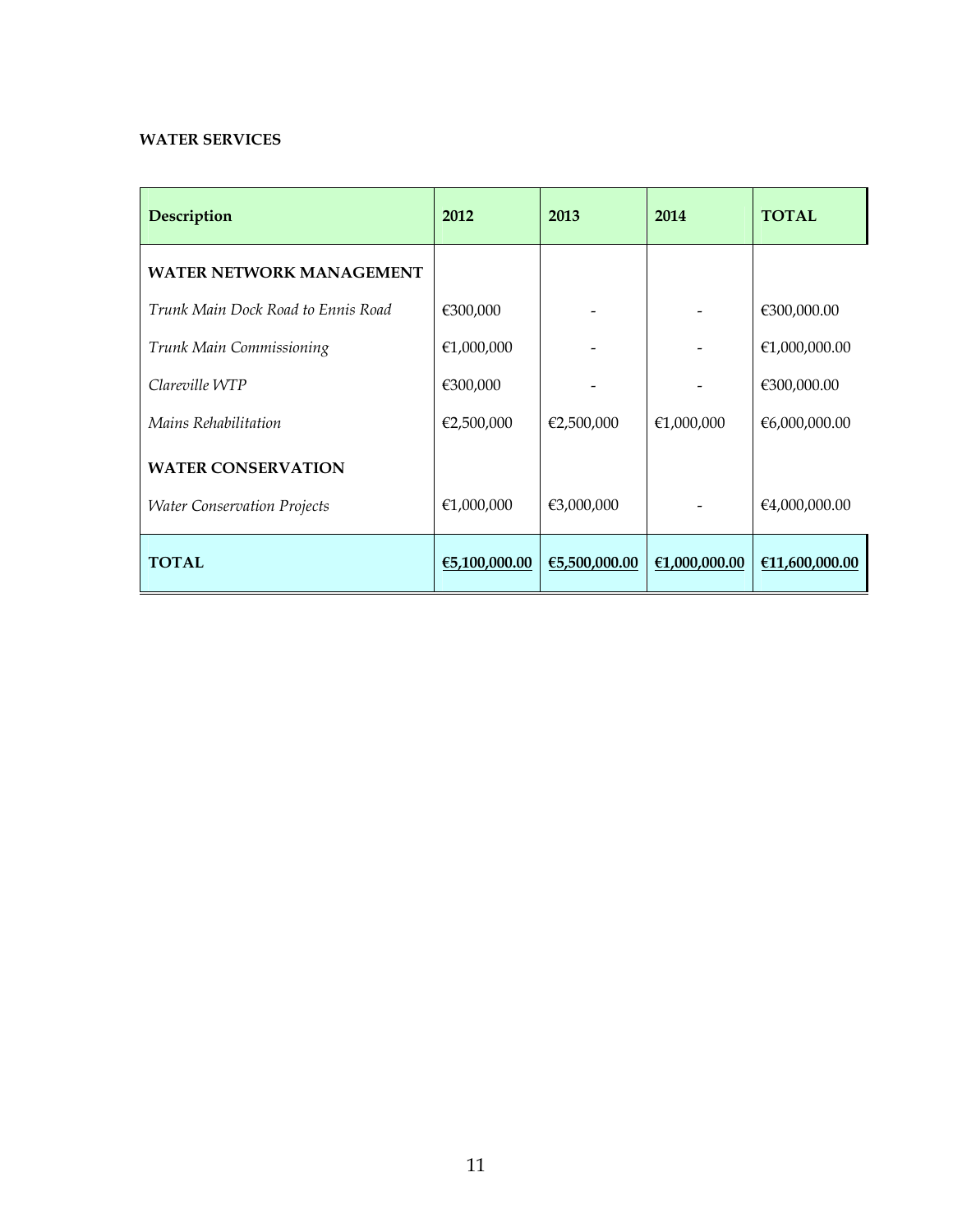# **RECREATION & AMENITY**

| Description                  | 2012          | 2013          | 2014          | <b>TOTAL</b>  |
|------------------------------|---------------|---------------|---------------|---------------|
| <b>LANDFILL</b>              |               |               |               |               |
| Longpavement                 | €1,000,000    |               |               | €1,000,000.00 |
| <b>COMMUNITY &amp; PARKS</b> |               |               |               |               |
| City Wall Conservation       | €50,000       | €50,000       | €50,000       | €150,000.00   |
| City Playground Equipment    | €32,000       |               |               | €32,000.00    |
| <b>ENVIRONMENT</b>           |               |               |               |               |
| Landfill Remediation         | €10,000       | €1,000,000    | €1,000,000    | €2,010,000.00 |
| <b>CEMETRIES</b>             |               |               |               |               |
| Mount St. Laurence Extension | €400,000      |               |               | €400,000.00   |
|                              |               |               |               |               |
| <b>TOTAL</b>                 | €1,492,000.00 | €1,050,000.00 | €1,050,000.00 | €3,592,000.00 |

# **ANCILLARY**

| Description                                       | 2012          | 2013         | 2014            | <b>TOTAL</b>  |
|---------------------------------------------------|---------------|--------------|-----------------|---------------|
| <b>ECONOMIC DEVELOPMENT</b><br><b>INITIATIVES</b> |               |              |                 |               |
| Arthur's Quay                                     |               | €200,000     | $\qquad \qquad$ | €200,000.00   |
| Strategic Site Development                        | €6,000,000    |              |                 | €6,000,000.00 |
| <b>TOTAL</b>                                      | €6,000,000.00 | €200,0000.00 |                 | €6,200,000.00 |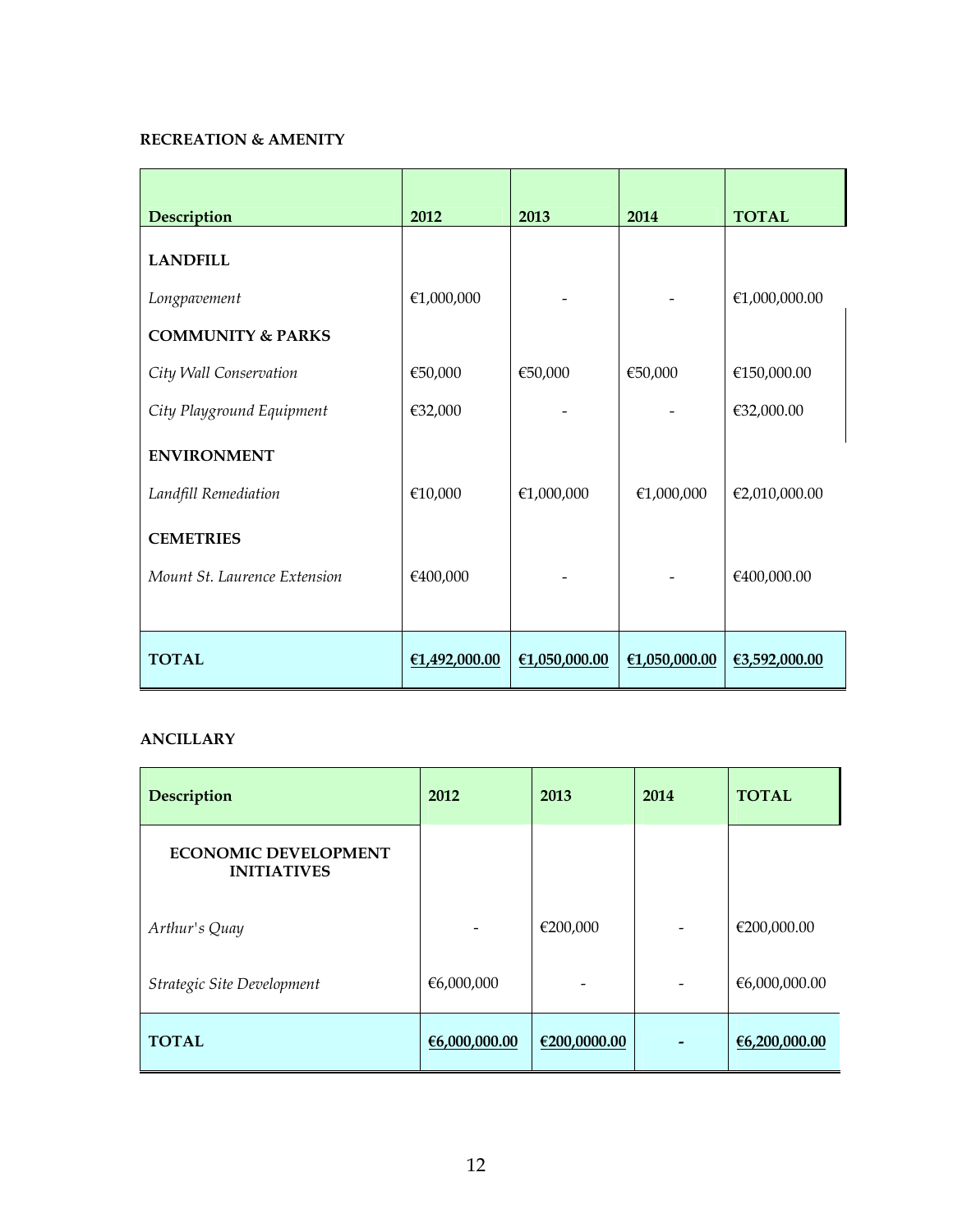### **TABLE 3: SUMMARY OF PROPOSED ELIGIBLE PUBLIC INFRASTRUCTURAL PROGRAMME**

| <b>CLASS OF EXPENDITURE</b> | <b>AMOUNT</b>   | <b>POSSIBLE</b><br><b>GRANTS ETC</b> | <b>SHORTFALL</b> | <b>PERCENTAGE</b> |
|-----------------------------|-----------------|--------------------------------------|------------------|-------------------|
| Acquisition of Land         | €28,000,000     | €28,000,000                          | $\theta$         | $0\%$             |
| Open Space & Recreation     | €3,592,000      | €1,747,000                           | €1,845,000       | 14.79551%         |
| Roads & Transport           | €79,700,000     | 71,175,000                           | €8,525,000       | 68.36407%         |
| Water & Sewerage            | €11,600,000     | €9,700,000                           | €1,900,000       | 15.23657%         |
| Community & Ancillary       | €6,200,000      | €6,000,000                           | €200,000         | 1.603849%         |
| <b>TOTAL</b>                | €129,092,000.00 | €116,622,000.00                      | €12,470,000.00   | 100%              |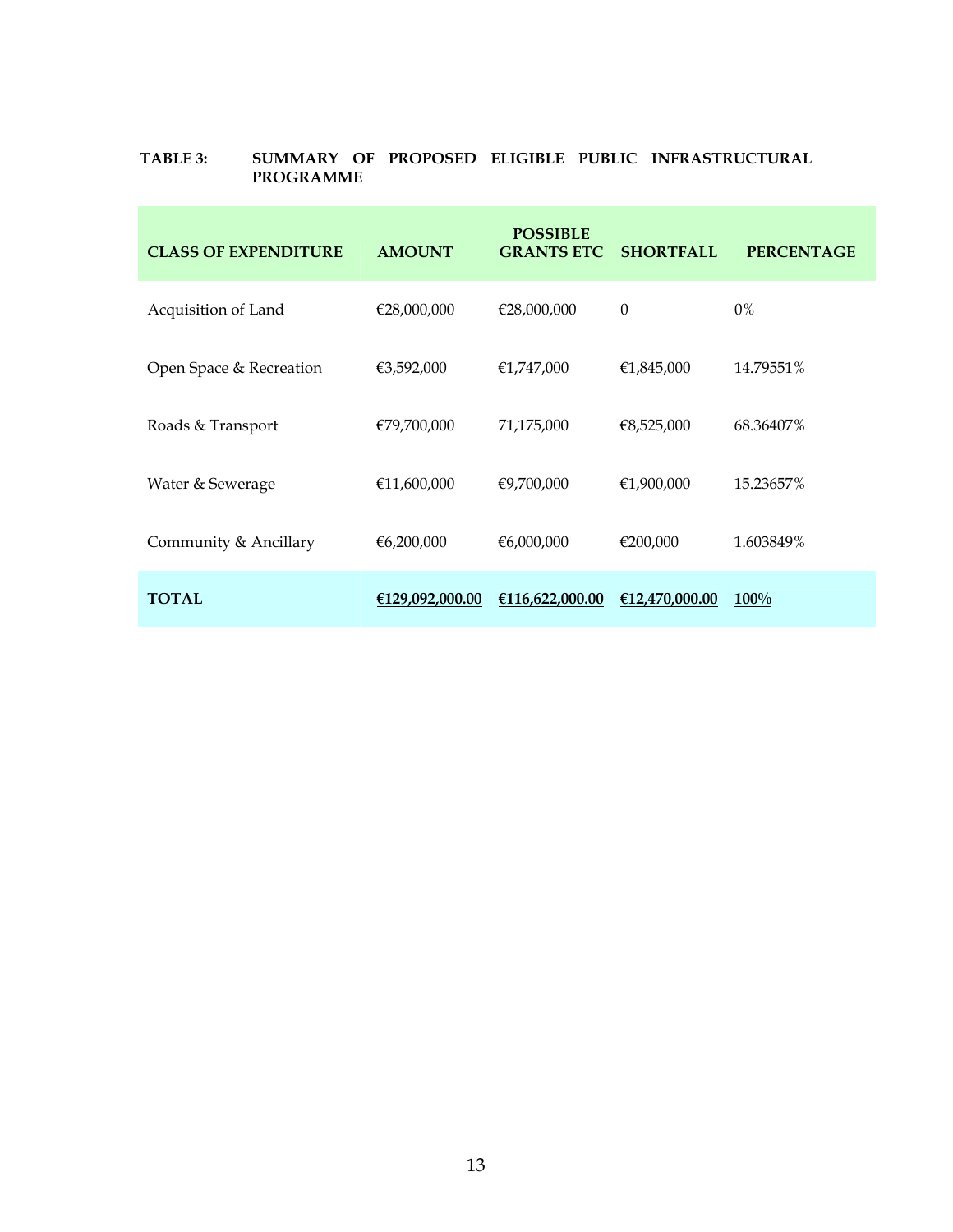**It is proposed that all contributions raised shall be allocated in the following manner:** 

| <b>Class of Infrastructure</b>                | <b>Proposed Percentage</b><br>Allocation |
|-----------------------------------------------|------------------------------------------|
| Transport                                     | 40%                                      |
| Water Supply & Waste<br><b>Water Services</b> | 40%                                      |
| Recreation & Amenities                        | 18%                                      |
| Community & Ancillary                         | 2%                                       |
| <b>TOTAL</b>                                  | $100\%$                                  |

### **TABLE 4: PROPOSED DIVISION OF CONTRIBUTIONS**

#### **Note:**

- (i) Contributions levied in respect of car parking shall be assigned to Roads & Transportation in its entirety.
- (ii) Contributions levied in respect of public open space shall be assigned to Community and Parks in its entirety.

Having regard, to the profile of the capital programme it is considered that a substantial portion of the expected spending is to support future residential development namely in the vicinity of the Coonagh to Knockalisheen Road and property purchase (€71 million). Therefore in accordance with the relevant guidelines, residential development should be levied 67% of total contributions and commercial developments 33%. Furthermore, it is considered that the majority of expenditure will support existing development and other publically funded programmes such as regeneration. Therefore it is proposed that 20% of the total capital budget be levied.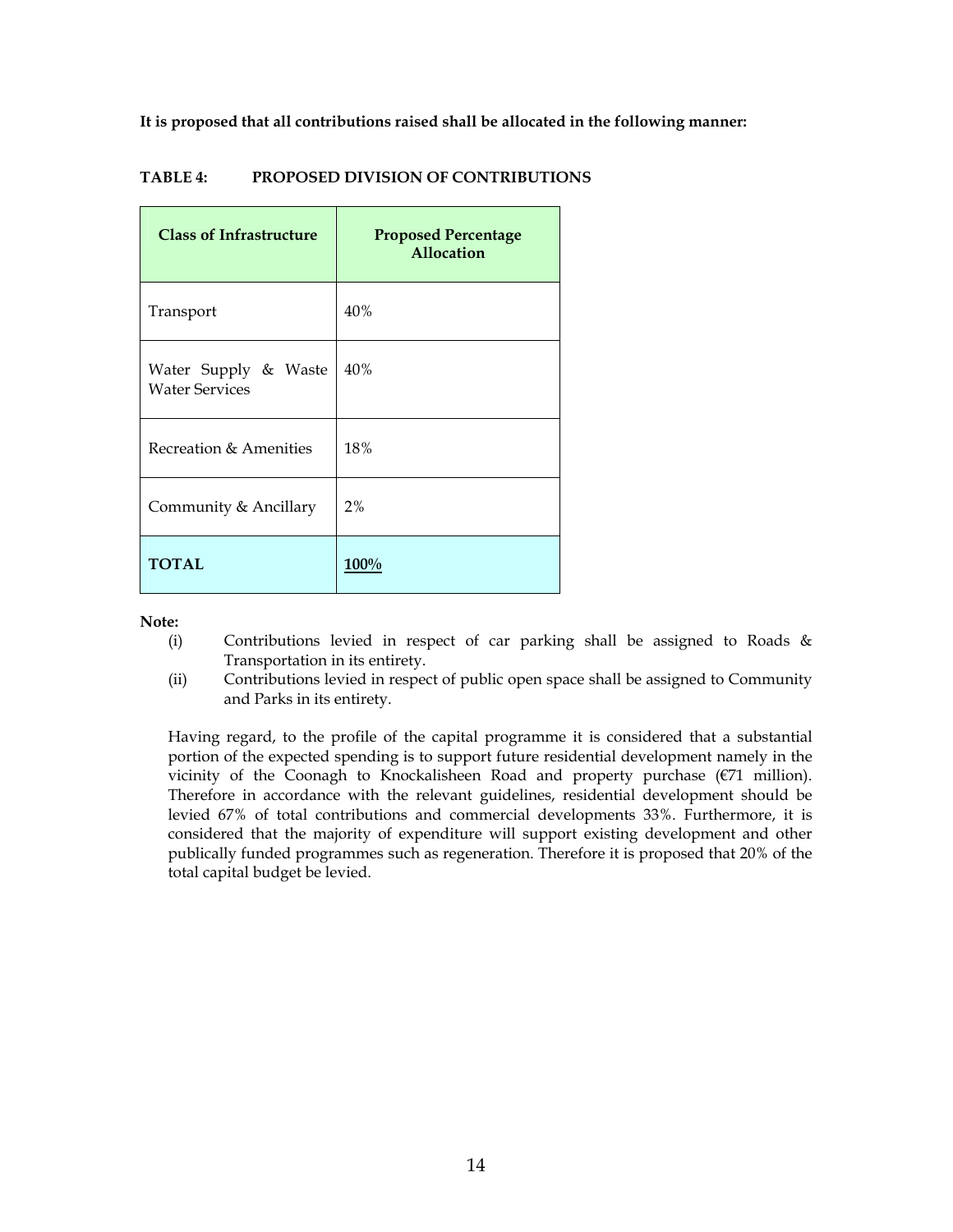### **PROPOSED RATES OF CONTRIBUTION**

To achieve the proposed yield from the scheme the following rates of contribution are proposed.

# **RESIDENTIAL DEVELOPMENT**

| <b>Class Of Infrastructure</b>                                | <b>Residential</b><br>Development<br>Up To 120m <sup>2</sup><br>per unit | <b>Residential</b><br>Development<br>$120m^2$ To<br>$150m2$ per<br>unit | <b>Additional Floor</b><br>Area Per m <sup>2</sup> per<br>unit |
|---------------------------------------------------------------|--------------------------------------------------------------------------|-------------------------------------------------------------------------|----------------------------------------------------------------|
| <b>Transport</b>                                              | €1,600                                                                   | €3,000                                                                  | €30                                                            |
| Supply $\&$<br><b>Waste</b><br>Water<br><b>Water Services</b> | €1,600                                                                   | €3,000                                                                  | €30                                                            |
| <b>Recreation &amp; Amenity</b>                               | €720                                                                     | €1350                                                                   | €13.50                                                         |
| <b>Community &amp; Ancillary</b>                              | €80                                                                      | €150                                                                    | €1.50                                                          |
| <b>TOTAL</b>                                                  | €4,000.00                                                                | €7,500.00                                                               | €75.00                                                         |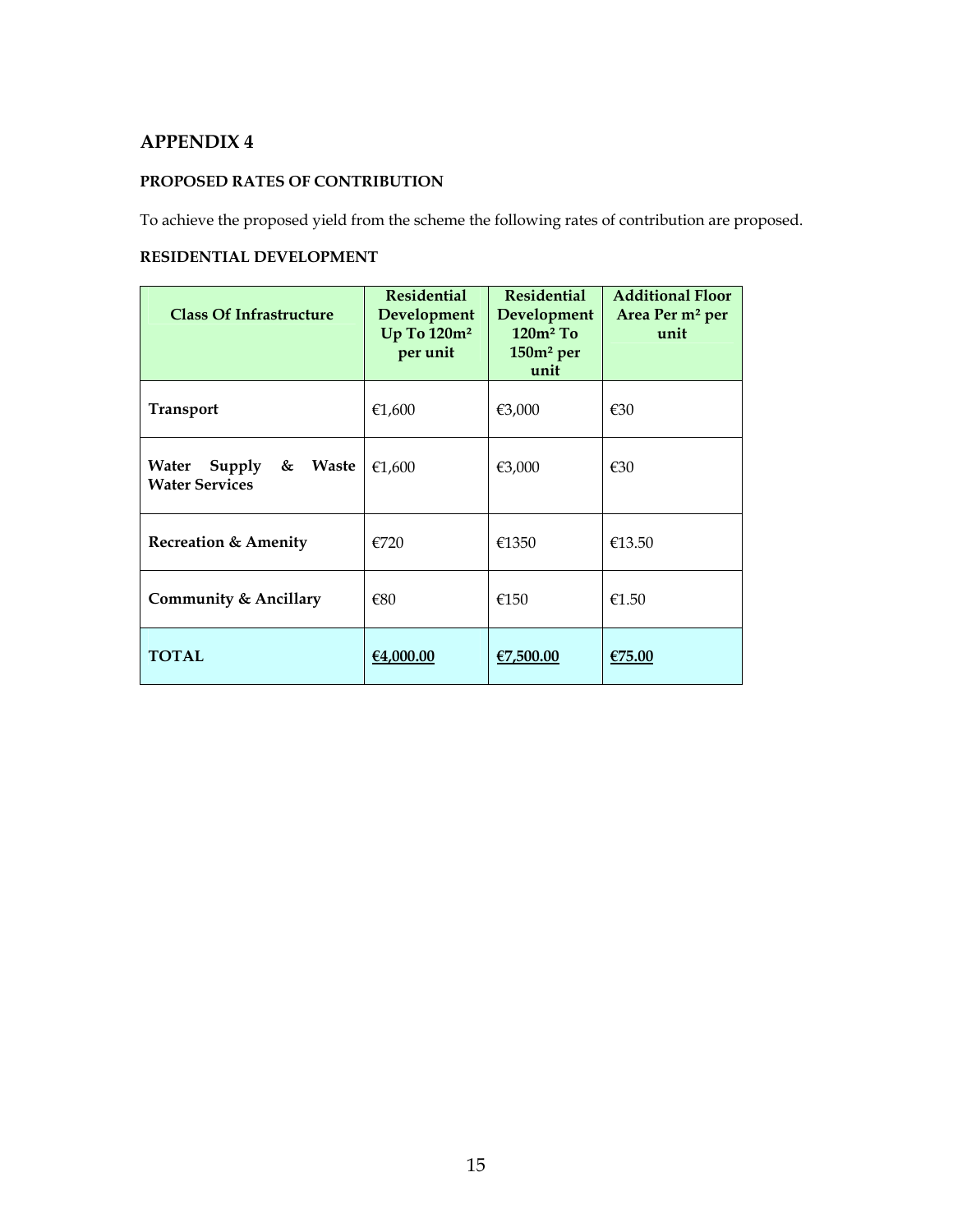# **COMMERICAL DEVELOPMENT**

| <b>Class of</b><br>infrastructure                | Industry     | Warehousing | Retail<br>Warehousing | Retail/<br>Restaurants/<br><b>Takeaways</b><br>Other<br>And<br>Commercial<br>Not Included<br>In An Other<br>Class | Office/<br><b>Medical</b><br><b>Surgery</b> | Hotel/<br><b>Nursing</b><br>Homes/<br><b>Guest</b><br>Houses/<br>Gyms/<br><b>Schools</b> |
|--------------------------------------------------|--------------|-------------|-----------------------|-------------------------------------------------------------------------------------------------------------------|---------------------------------------------|------------------------------------------------------------------------------------------|
| <b>Transport</b>                                 | E20          | €16         | €32                   | €40                                                                                                               | €40                                         | $\epsilon$ 20                                                                            |
| Water Supply<br>& Waste Water<br><b>Services</b> | E20          | €16         | €32                   | €40                                                                                                               | €40                                         | $\epsilon$ 20                                                                            |
| Recreation<br>&<br>Amenity                       | €9           | €7.20       | €14.40                | €18                                                                                                               | €18                                         | €9                                                                                       |
| Community &<br>Ancillary                         | $\epsilon$ 1 | €0.80       | €1.60                 | $\epsilon$ 2                                                                                                      | $\epsilon$ 2                                | f1                                                                                       |
| <b>TOTAL</b>                                     | €50.00       | €40.00      | €80.00                | €100.00                                                                                                           | €100.00                                     | €50.00                                                                                   |

# **APPENDIX 5**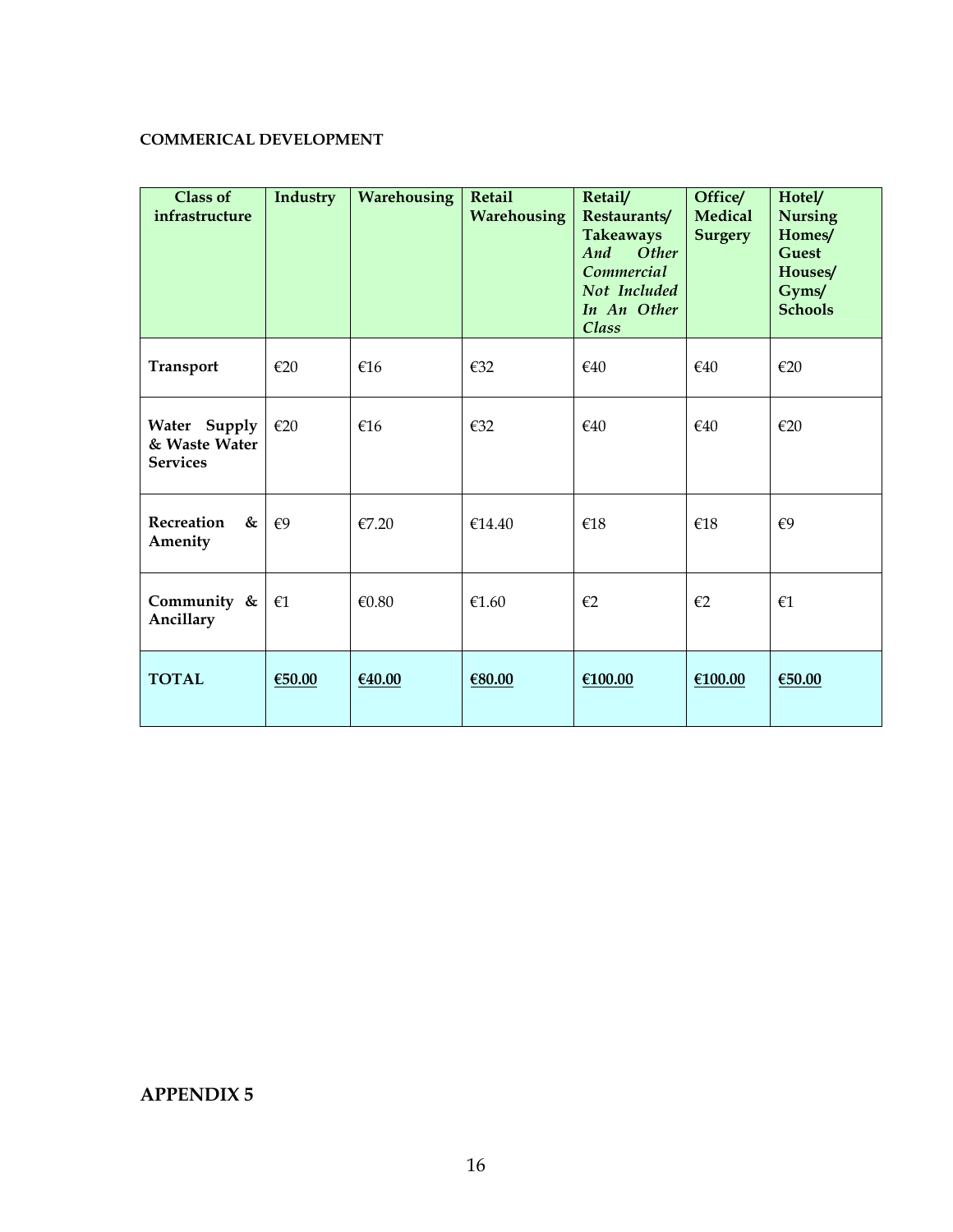#### **PROPOSED YIELDS**

The anticipated levels of development would yield a maximum of  $E$ 27,300,000 approximately based on 4,575 residential units charged at  $\epsilon$ 4,000 per unit and 90,000m<sup>2</sup> of commercial development charged at  $\epsilon$ 100 per m<sup>2</sup>. However, given the failure of the city to meet its population targets and the continued decline of the city centre, it is considered necessary to propose a number of adjustments to the proposed contribution rates and to reduce the contribution of the proposed scheme to the capital programme to 10% reflecting better alternative sources of finance. These adjustments are set out below:

- o That all residential development be discounted by 50% (excluding agricultural zoned land). This proposal reflects the population stagnation that has occurred in the city in the last census period.
- o It is proposed that all private housing proposals within the regeneration areas be discounted by a further 75%.
- o Within the city centre as defined in the Limerick City Development Plan a discount of 25% will be applied. This reflects that most residential development within the city centre will involve either the change of use of a structure or the demolition of an existing structure both of which are proposed to be accounted for within the scheme.
- o Developments grant aided by IDA/Enterprise Ireland or Limerick Enterprise Board will be exempt for all contributions.
- o All change of use applications.
- o All commercial development in the regeneration areas shall be discounted by 75%.

The revised contribution rates based on the above are set in table 1 and table 2 of the scheme.

#### **Potential Yield:**

Tables 5 and 6 below sets out the possible yields taking into account the primary adjustments.

#### **TABLE 5: ESTIMATED YIELD FROM RESIDENTIAL DEVELOPMENT**

| <b>LOCATION</b>    | <b>UNITS</b> | 100%           | 50%<br><b>DISCOUNT</b> | <b>ADDITIONAL</b><br><b>DISCOUNTS</b> | <b>TOTAL YIELD</b> |
|--------------------|--------------|----------------|------------------------|---------------------------------------|--------------------|
| Regeneration       | 1000         | €<br>4000000   | €<br>2000000           | €<br>1500000                          | €<br>500,000.00    |
| <b>City Centre</b> | 885          | 3540000        | 1770000                | 442500                                | 1327500            |
| Remainder          | 2690         | 10760000       | 5380000                | N/A                                   | 5380000            |
| <b>TOTAL</b>       | 4575         | €18,300,000.00 | €9,150,000.00          | €1,500,000.00                         | €7,207,500.00      |

#### **TABLE 6: ESTIMATED YIELD FROM COMMERCIAL DEVELOPMENTS**